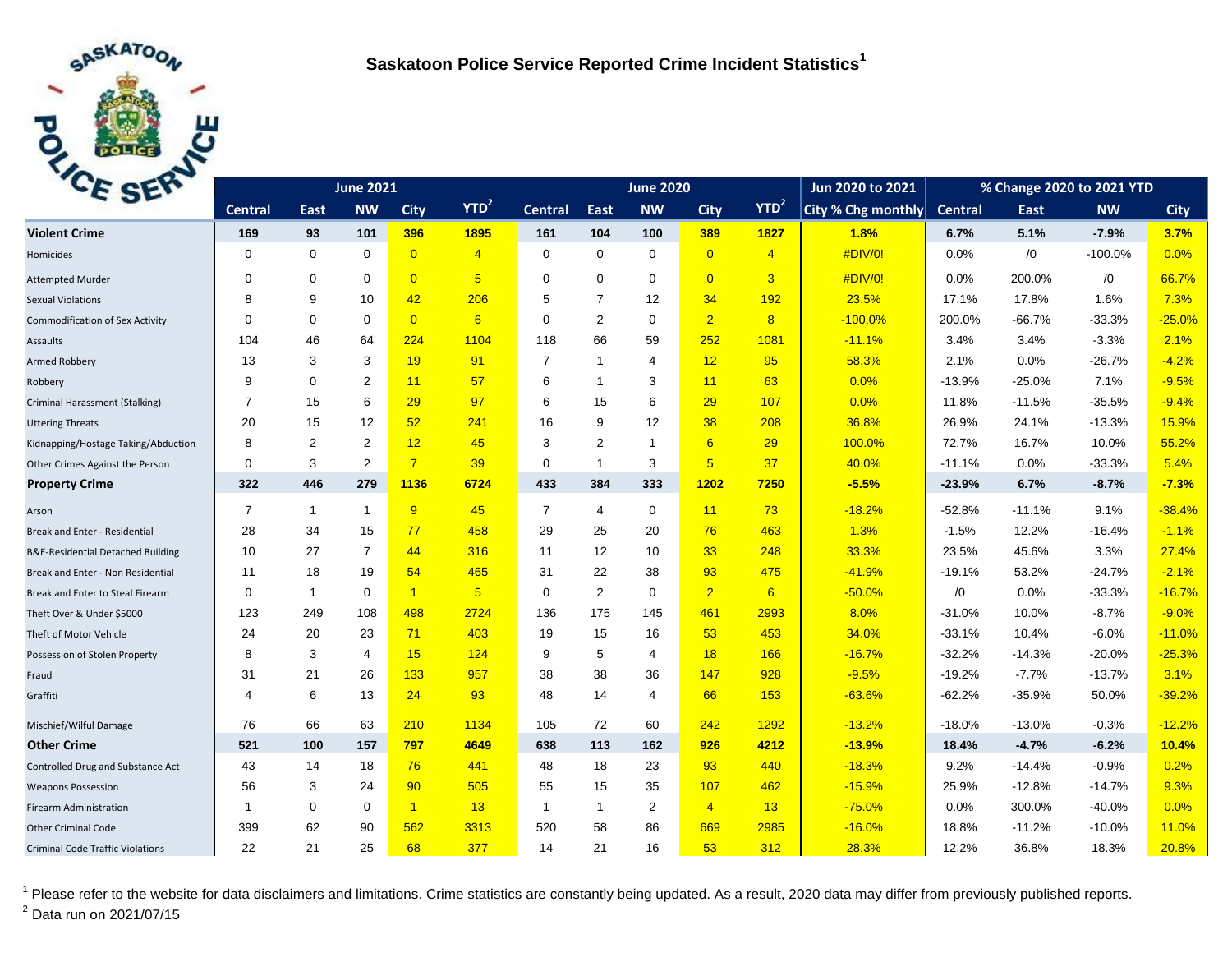| <b>Enforcement</b>                                              | June-21 Jun-20 |     | <b>YTD</b><br>2021 | <b>YTD</b><br>2020 | <b>YTD %Chg</b> | <b>Workload</b>                            | Jun-21 Jun-20 |        | <b>YTD 2021</b> | <b>YTD</b><br>2020 | <b>YTD %Chg</b> |
|-----------------------------------------------------------------|----------------|-----|--------------------|--------------------|-----------------|--------------------------------------------|---------------|--------|-----------------|--------------------|-----------------|
| <b>Traffic Tickets (Charges)</b><br><b>Total Tickets Issued</b> | 2,408          |     | 1,787 15,320       | 8,896              |                 | <b>Communications</b><br>72.2% Total Calls | 11,196        | 10,764 | 58,686          | 56,075             | 4.7%            |
| Provincial Traffic Safety Act                                   | 768            | 716 | 5,435              | 3,729              | 45.7%           | Dispatched                                 | 7,201         | 7,131  | 37,088          | 38,467             | $-3.6%$         |
| Provincial Vehicle Equipment Regi                               | 76             | 98  | 1,152              | 730                | 57.8%           | Not Dispatched                             | 3,995         | 3,633  | 21,598          | 17,608             | 22.7%           |
| <b>Other Provincial</b>                                         | 48             | 13  | 249                | 76                 |                 | 227.6% Telephone                           | 6,345         | 6,191  | 32,946          | 31,900             | 3.3%            |
| <b>Other Municipal Traffic Bylaws</b>                           | 16             | 11  | 244                | 130                |                 | 87.7% 911 Complaints                       | 4,097         | 3,932  | 21,603          | 20,365             | 6.1%            |
| <b>Provincial Speeding</b>                                      | 871            | 705 | 5,113              | 2,855              |                 | 79.1% On View                              | 497           | 415    | 2,902           | 2,402              | 20.8%           |
| Municipal Bylaw Speeding                                        | $\overline{1}$ | 28  | 262                | 42                 | 523.8% Alarm    |                                            | 257           | 225    | 1,227           | 1,401              | $-12.4%$        |
| CTSS/SPS                                                        | 623            | 206 | 2,811              | 1,299              | 116.4% Radio    |                                            | $\mathbf 0$   | -1     | 8               | $\overline{7}$     | 14.3%           |
| <b>Cannabis Tickets</b><br>Possess, consume, distribute         | 5              | 10  | 54                 | 35                 | 54.3%           |                                            |               |        |                 |                    |                 |
| cannabis in vehicle                                             | 2              | 4   | 22                 | 12                 | 83.3%           |                                            |               |        |                 |                    |                 |
|                                                                 |                |     |                    |                    |                 |                                            |               |        |                 |                    |                 |
| <b>Collisions</b>                                               | 301            | 245 | 1,791              | 1,782              | 0.5%            |                                            |               |        |                 |                    |                 |
| <b>Property Damage</b>                                          | 260            | 217 | 1,577              | 1,593              | $-1.0%$         |                                            |               |        |                 |                    |                 |
| Personal Injury                                                 | 41             | 26  | 212                | 186                | 14.0%           |                                            |               |        |                 |                    |                 |
| Fatality                                                        | $\mathbf 0$    | 2   | 2                  | 3                  | $-33.3%$        |                                            |               |        |                 |                    |                 |
| Non Hit & Run                                                   | 180            | 124 | 1,060              | 1,024              | 3.5%            |                                            |               |        |                 |                    |                 |
| Hit & Run                                                       | 121            | 121 | 731                | 758                | $-3.6%$         |                                            |               |        |                 |                    |                 |
| <b>Pedestrian Collisions</b>                                    | 1              | 5   | 22                 | 28                 | $-21.4%$        |                                            |               |        |                 |                    |                 |
| <b>Number Vehicles</b>                                          | 597            | 471 | 3,413              | 3,345              | 2.0%            |                                            |               |        |                 |                    |                 |
| Number Injured                                                  | 46             | 35  | 259                | 223                | 16.1%           |                                            |               |        |                 |                    |                 |
| <b>Number of Fatalities</b>                                     | $\mathbf 0$    | -1  | $\overline{2}$     | $\overline{2}$     | 0.0%            |                                            |               |        |                 |                    |                 |
|                                                                 |                |     |                    |                    |                 |                                            |               |        |                 |                    |                 |
| <b>Criminal Code Traffic Violations</b>                         | 68             | 53  | 377                | 312                | 20.8%           |                                            |               |        |                 |                    |                 |
| Dangerous Operation of                                          |                |     |                    |                    |                 |                                            |               |        |                 |                    |                 |
| <b>Motor Vehicle</b><br>Impaired Operation of                   | 26             | 12  | 142                | 106                | 34.0%           |                                            |               |        |                 |                    |                 |
| <b>Motor Vehicle</b>                                            | 32             | 32  | 185                | 158                | 17.1%           |                                            |               |        |                 |                    |                 |
| <b>Other Criminal Code Traffic</b>                              | 10             | 9   | 50                 | 48                 | 4.2%            |                                            |               |        |                 |                    |                 |

## **Saskatoon Police Service Enforcement and Workload**